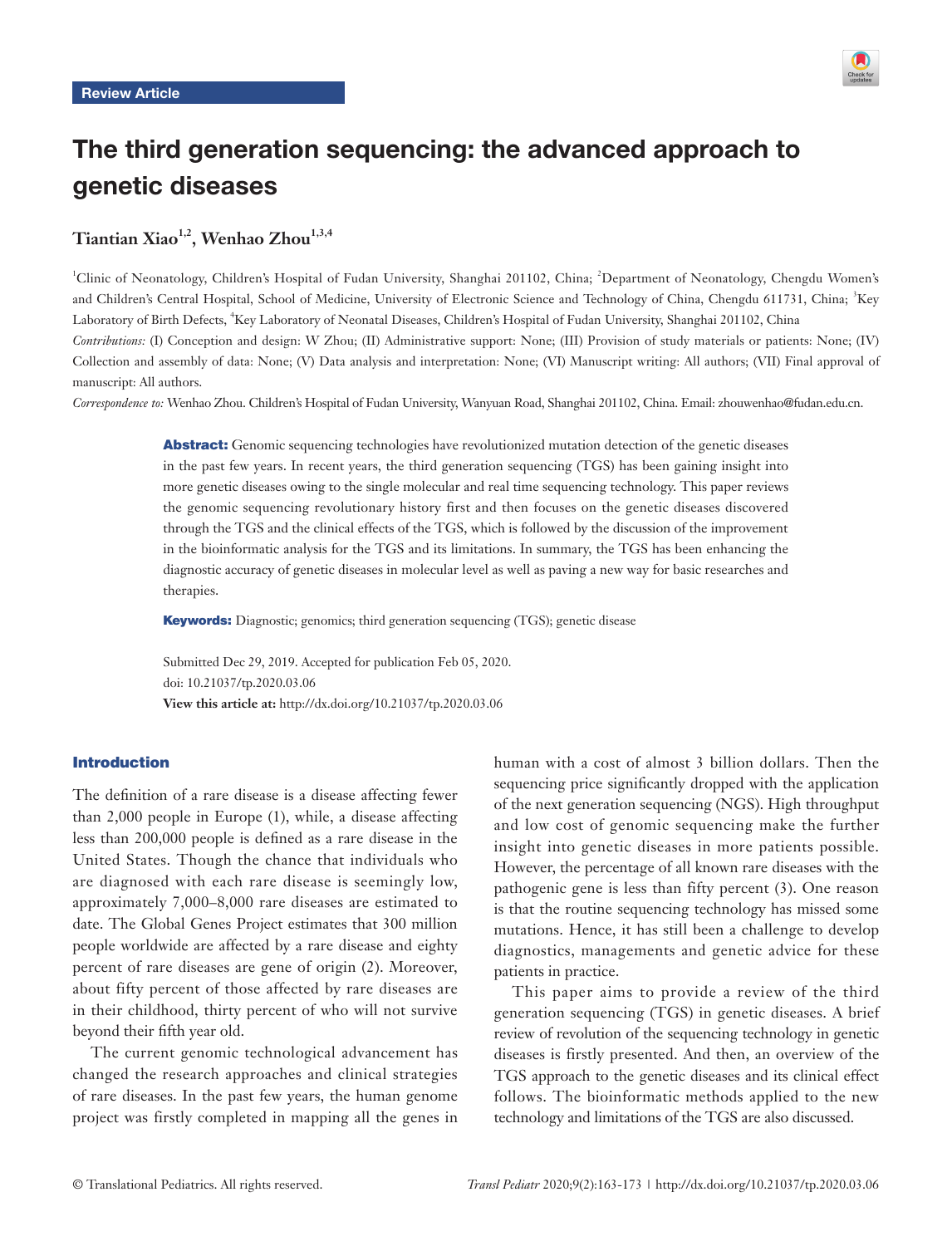

**Figure 1** SMRT sequencing (image adapted from PACIBO website). SMRT, single-molecule real-time.

#### Brief revolution of sequencing technology

Aside from the study of genetic diseases via karyotyping, DNA microarrays, FISH or multiples ligation-dependent probe amplification (MLPA), the first generation sequencing, including Maxam Gilbert methods and Sanger sequencing opened up the new door into the genetic diseases since 1977.

The next generation sequencing (NGS) emerged in 2004 helped researchers gain deeper understanding about the genetic diseases (4). More than 2,400 pathogenic genes have been identified (5) and over 150 genetic diseases have been identified via the whole exome sequencing (WES) (6). Three important centers for Mendelian Genomics (CMGs) funded by NIH, including University of Washington, Yale University and the Baylor College of Medicine utilized the NGS to elucidate many Mendelian disorders (7). In short, the NGS has a great impact on *de novo* mutations in rare diseases in recent years. However, many rare diseases are still not fully diagnosed by the NGS due to the shortread methods (~150–300 bp). Structural variants (SVs), repetitive elements, extreme guanine-cytosine (GC) content or sequences with multiple homologous elements in the genome are difficult to be characterized via the NGS, even with the use of state-of-the-art bioinformatic algorithms (8,9). These drawbacks of the NGS-based investigations of human diseases have strongly driven the search for other methods to improve the accuracy and reduce diagnosing time in genetic diseases.

The TGS provided by Pacific Biosciences (PacBio) and Oxford Nanopore Technologies (ONT) in 2011, is a single molecular and real-time sequencing technology (10).The PacBio platform adopts single-molecule real-time (SMRT) technology (*Figure 1*). In the DNA library preparation, no

PCR is required as a closed and circular ssDNA template can be replicated automatically. During the sequencing process, the fluorescence signals are activated by a laser as soon as a labeled dNTPs is incorporated into DNA. A camera system then records the color and duration of the emitted light in real time in the flow cell equipped with zero mode waveguides (ZMVs). The time of the base incorporation is longer as the base is modificated. Thus, the time called "interpulse duration" can indicate the DNA modification event (*Figure 2*) (11). The SMRT technology also allows the direct RNA-sequencing (12). The SMRT essentially is still based on sequencing by synthesis. Nanopore Sequencing Technology (ONT) utilizes nanopore inserted in an electrical resistant membrane. A potential is applied across the membrane, resulting in a current flowing only through the nanopore (*Figure 3*). The characteristic disruptions in the current can be measured, indicating a specific single molecular. In the DNA library preparation, a hairpin structure is designed to ligate the double DNA strands so that the system can read both DNA strands in one continuous read. As dsDNA moves through the nanopore, the bound polymerase or helicase enzyme can attach the DNA in the pore. During sequencing process, a characteristic disruption in the electrical current can be measured as the nucleotide passing through the nanopore (*Figure 4*) (13). Then the nucleotide can be identified. These features allow the detection of hundreds of kilobases in one continuous read. Ultra-long reads (ULRs) with above 300 kb reads and some close to 1 million bp reads can be sequenced in the ONT (14). Also, the many pocket-sized sequencers developed by the ONT are portable without sophisticated laboratory setup and can be transported out of the lab with low cost. For example,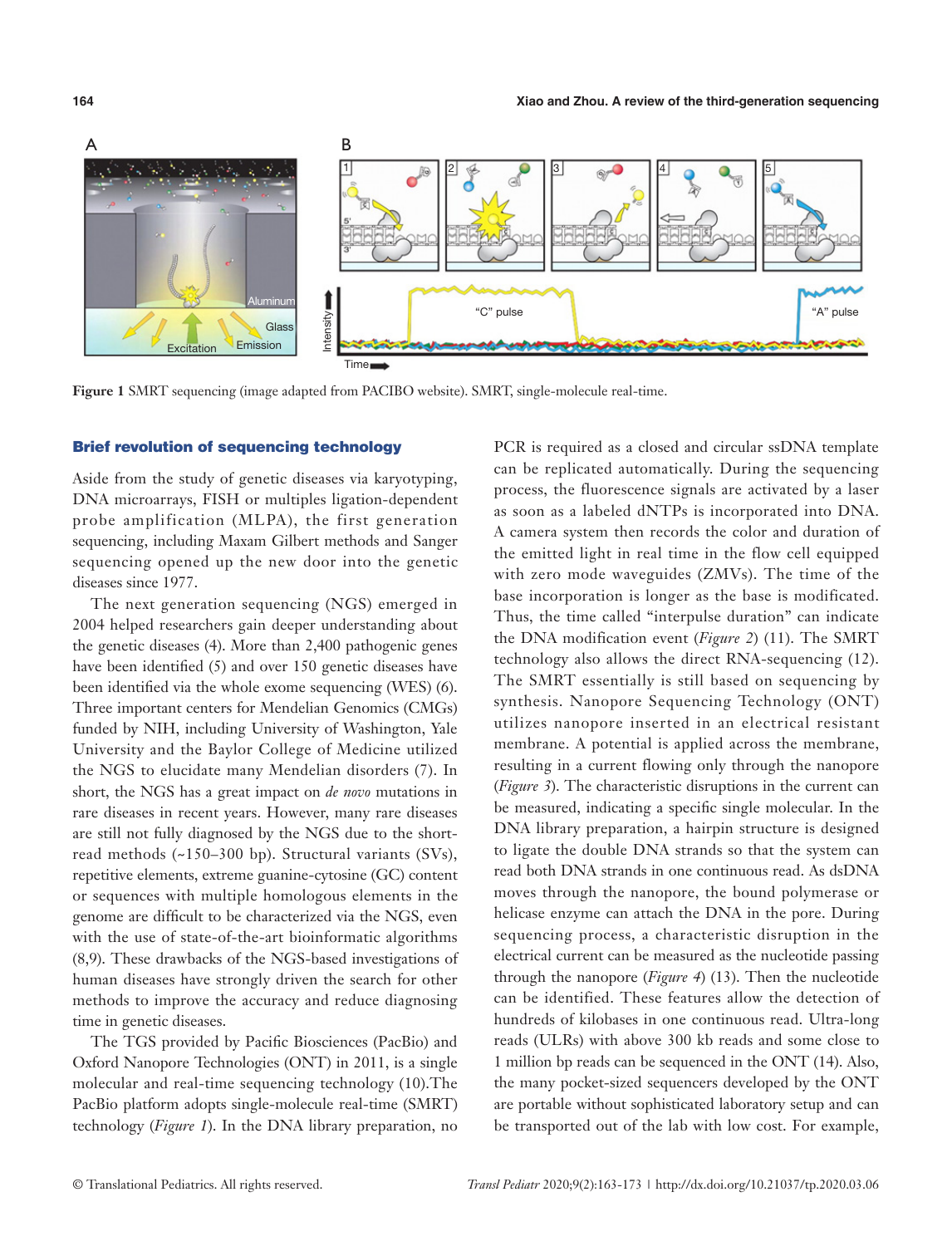

**Figure 2** A methylated base sequenced by the PacBio; Interpulse duration (dotted arrow in Figure 2A) [image adapted from reference (11)]. PacBio, Pacific Biosciences.



**Figure 3** Nanopore sequencing and current signals (Image adapted from Oxford Nanopore Technologies website).

the MinION was transported to Africa for screening Ebola and Lassa virus outbreak (15,16). In short, the features of the TGS introduced by PacBio and ONT allow for the long-read sequencing in real-time with the low alignment and mapping errors during library construction.

#### Comprehensive genetic disease identification

The genetic disease can be understood in molecular level rather than that of chromosome owing to the development of sequencing technologies. The TGS has not only helped to discover more novel genetic diseases (17), but also revised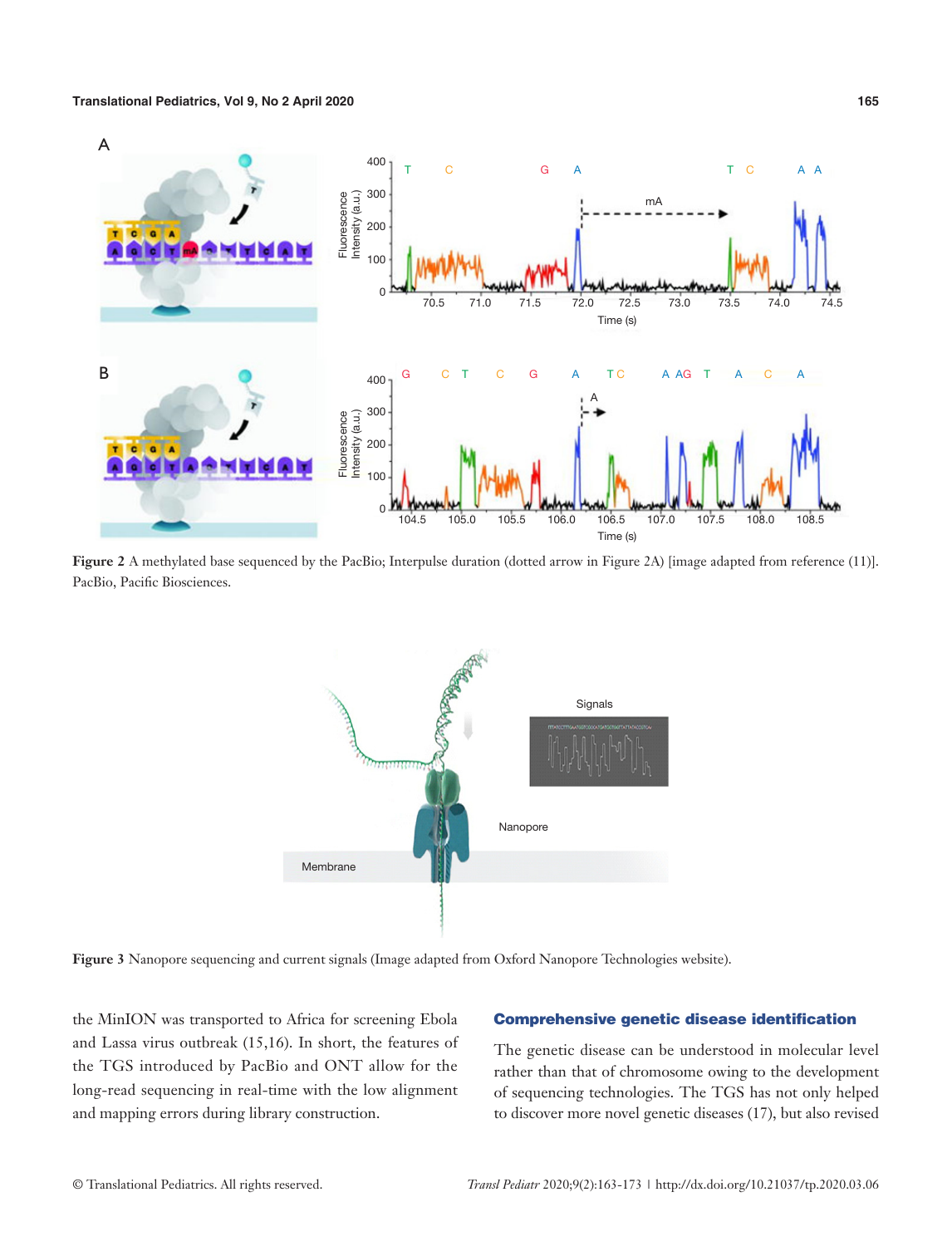

**Figure 4** A methylated base (red) sequenced by the ONT. [Image adapted from reference (13)]. ONT, Oxford Nanopore Technologies.

the identification of genetic disease (17).

SV has an important role in genetic disorders (18). SVs are defined as mutations affecting more than 50 base pairs. The SVs include deletions, insertions, inversions, mobile element transpositions, translocations, tandem repeats and copy number variants (CNVs) (19). By using SMRT sequencing for two haploid human genomes, Huddleston's group pointed out that estimated approximately 89% SVs have been missed in the 1,000 Genomes Project (20). Although the sophisticated SV genotyping software methods were available, the detection of SVs was low (30–70%) and the error rates were still high (85%) (21). The single molecular and real-time sequencing has shown a better capacity to discover the structural-variant events. A few SVs related genetic diseases detected through the TGS is reviewed in the following part. For example, Aneichyk and colleagues studied X-linked Dystonia-Parkinsonism (XDP) which is a Mendelian neurodegenerative disease and suggested that a SINE-WNTR-Alu (SVA) mediated aberrant transcriptional mechanism was associated with XDP (22). The precise breakpoints of the deletion in a homozygous 7p14.3 were deciphered in the proband with Barde-Biedl syndrome (BBS) and carrier parents by longread SMRT sequencing (23). The WES yielded only one heterozygous causal variants in the patient with glycogen storage disease type Ia (GSD-Ia) which is an autosomal recessive disease (24), while, a 7.1 kb deletion covering two exons in *G6PC* on the other allele were detected through Nanopore long-read whole genome sequencing (WGS) (24). Multiple neoplasia and cardiac myxoma with the negative

NGS results were found in connection with a heterozygous 2,184 bp deletion of the first coding exon of *PRKAR1A* (25). A complex novel translocation  $t(X;20)(q11.1;p13)$  was delineated via Nanopore long read sequencing (LRS) technology in a balanced reciprocal translocation (BRT) case (26). Other congenital diseases associated with complex chromothripsis were identified to link to the *de novo* complex SV breakpoints via ONT (27). In addition, fine-mapping of dipeptidyl-peptidase 6 gene (*DPP6*) in an autosomal dominant dementia family significantly linked to 7q36 was identified via the PromethION sequencing platform (Oxford Nanopore Technologies) (28).

Another advantage of the TGS is characterize the characterization of complete repeat expansion of genes and discriminate pseudogenes. As a typical example, the C9ofr72'GGGGCC' (G4C2) repeat expansion associated with amyotrophic lateral sclerosis (ALS) and frontotemporal dementia (FTD) was validated through Pacific Biosciences and Oxford Nanopore Technologies (29). The CGG short tandem repeats in fragile X syndrome were detected by SMRT sequencing (30). Likely, the familial myoclonic epilepsy was connected with a 4.6 kb repeat expansion and 12.4 kb deletion in complex repeat regions via SMRT (31,32). Additionally, repeat expansions of complex genes, such as *ATXN10*, *HTT*, *SMAD12*, *TNRC6A* and *RAPGEF2* were also validated by SMRT sequencing (33-36). CTGrepeat expansion was confirmed by SMRT in CRISPR/ Cas9-mediated editing in myotonic dystrophy patient as well (37). Other complex and challenging regions of the human genome were characterized via the TGS, such as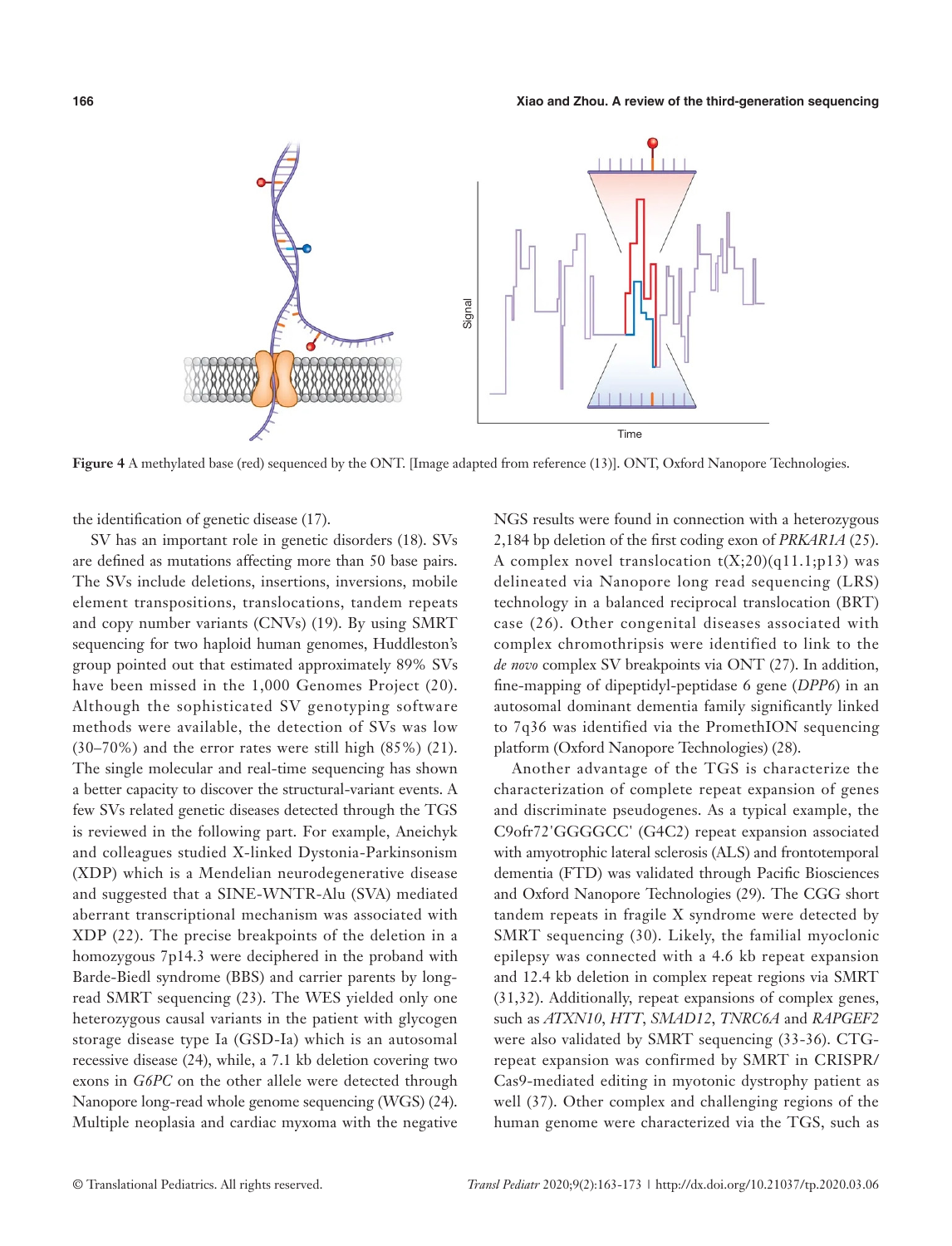autosomal-dominant polycystic kidney disease (ADPKD). Duplicated and high GC content genomic regions as well as six pseudogenes of *PKD1* gene can lead to ambiguous identification of variants via the NGS. However, 94.7% of the patients with *PKD1* pathogenic variants were identified via SMAT by Borras and colleagues (38). A GC-rich 60 basepair variable number of tandem repeat (VNTR) and all variants position of the *Mucin*-*1* gene in autosomal dominant tubulointerstitial kidney disease (ADTKD) were also determined by SMRT sequencing (39). Another example is the primary immunodeficiency-associated gene *IKBKG*. The pseudogene *IKBKGP1* can be bypassed by long read, single-molecule sequencing which allows the rapid and efficient identification of the primary immunodeficiency diseases (40). Sanna Gudmundsson and colleagues clarified the mechanism of revertant mosaicism through SMRT (41). They demonstrated that the dominant negative effects of the p.Asp50Asn mutation was reverted by the second-site mutations of Cx25-Asp50Asn resulting in the development of healthy-looking skin in a patient with ichthyosis-deafness (KID) syndrome.

As stated above, the features of the TGS also allows the detection of the epigenetic modification in real time. DNA modifications have been found in a wide range of living organisms, from prokaryotes to eukaryotes. Many existing studies have shown that they play important roles in development diseases, such as lysosomal storage disorders, tumorigenesis, autoinflammatory diseases, imprinting and X chromosome inactivation (42-45). The bisulfite Sanger sequencing and other next generation sequencing have the restriction to read length of only 150–130 bp (46,47). Therefore, long-read single-molecule real-time bisulfite sequencing (SMRT-BS) developed by Yang and colleagues is a technique that combines bisulfite conversion with the TGS and allowed the detection of the targeted CpG methylation in real time (48).

Furthermore, LRS allows the detection of full-length mRNA transcript in one read. The short-read RNA sequencing always leads to inaccurate annotation due to computational transcript reconstruction (49). Aneichyk and colleagues utilized the long-read RNA-sequencing to decipher the TAF1 expression in the X-linked dystonia-parkinsonism (XDP) (22). Roeck and colleagues demonstrated that the Alzheimer's disease severity was in relation to the varying degrees of nonsense-mediated mRNA decay (NMD) and transcript-modifying events (50). Twenty-seven genetically unsolved patients with an external collagen VI-like dystrophy were found in connection with highly recurrent *de novo* intronic mutation in *COL6A1* via RNA-sequencing (51).

The combination of the TGS with other technologies, such as the NGS or single cell sequencing or target genome editing, will also give an insight into the genome and bring the new therapies (52). Mimori and colleagues utilized the SMRT sequencing and additional short-read data to obtain the high-quality and full-length human leukocyte antigen alleles reconstruction successfully (53). A study of Hendel A and colleagues showed that SMRT sequencing was facilitated to quantify the genome editing outcomes after the large genes were inserted at the endogenous *IL2RG*, *HBB*, and *CCR5* loci by transcription activator-like effector nucleases (TALENs), zinc finger nucleases (ZFNs) or clustered regularly interspaced short palindromic repeats (CRISPR/ Cas9 or RNA-guided endonucleases (RGENs) (54).

#### Clinical effect of the TGS

Importantly, clinical decisions and outcomes can be benefited from the TGS applications with more complete detection of mutations. For example, *de novo*  mutations can occur in the different stage of embryonic development. Depending on the different stage of postzygotic mutation during development, such mutations may lead to somatic or germline mosaicism or both (55). Understanding of the complex SVs guided the genetic counseling and enable a successful preimplantation genetic diagnosis in the family (56). Maria and colleagues demonstrated that less than 1% of the *TCOF1* variant c.3156C>T cells were in the paternal germ cells in a family with a child suffering Treacher Collins syndrome, suggesting the low recurrence risk in offspring (55). Similarly, there were 40% of *PTPN11* variant c.923A>C cells in the paternal germ cells in a family with unsuccessful pregnancies, indicating a high recurrence risk of Noonan syndrome in offspring (55). Moreover, AGG interruptions in females with a *FMR1* premutation were detected by longread single-molecule sequencing, which was previously undetected due to the technical difficulties (57). In short, apart from the increasing discovery of novel disease genes, the TGS aids the preimplantation genetic counseling.

Ethics is also important in gene sequencing technology. The informed consent, data privacy and return of results are three issues demanding attention (58). To date, the recommendations of ethical considerations have been addressed by the American College of Medical Genetics and Genomics (ACMG) (59). Obviously, more ethical issues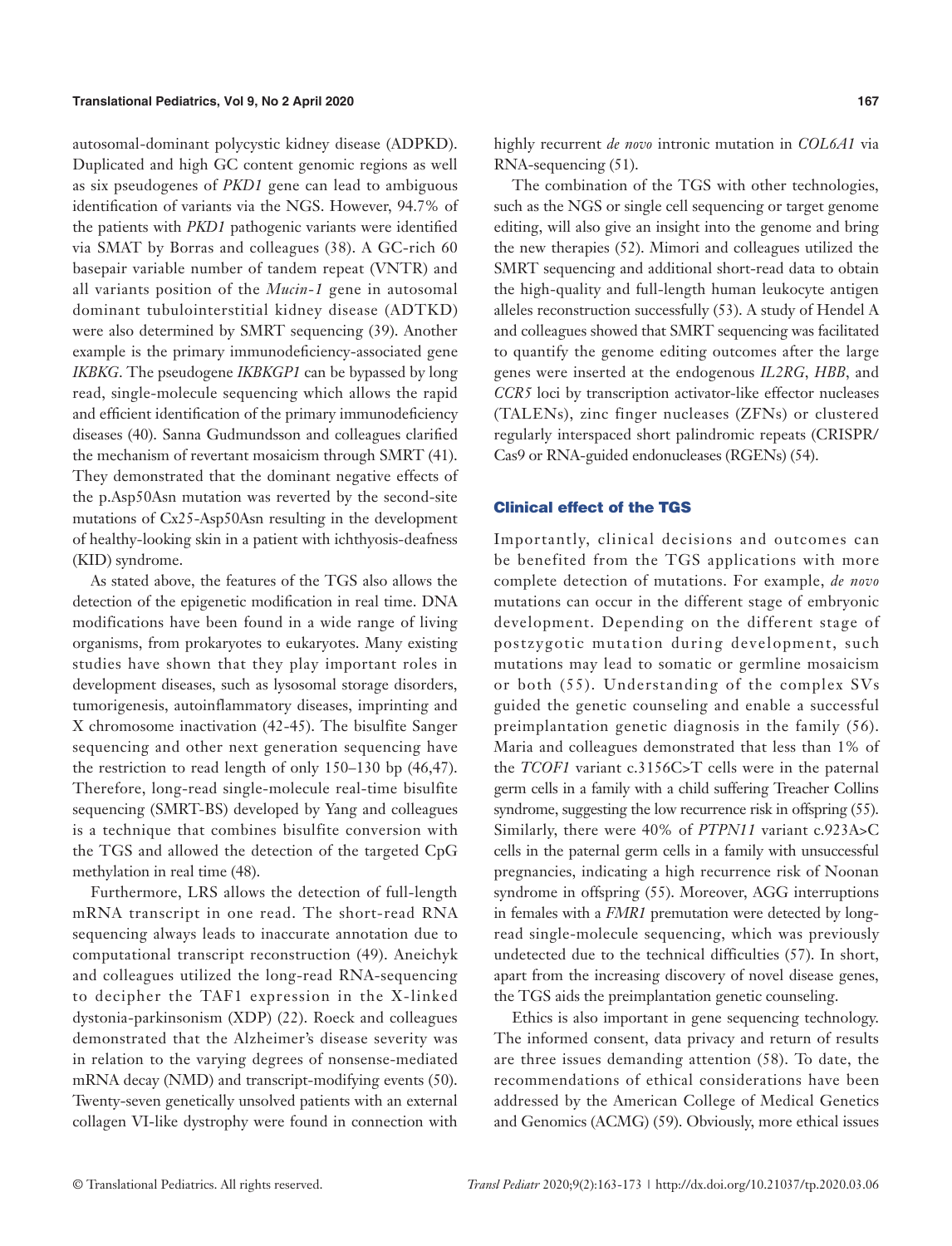await the TGS as more discoveries of the novel disease genes in clinical practice come up.

#### Bioinformatic methods in the TGS

With more discoveries of novel SVs, repeat expansions and long noncoding RNAs (IncRNAs) via the TGS, the

**Table 1** Bioinformatic methods in the TGS

bioinformatic algorithms have to be TGS-specific and more user-friendly. The major bioinformatic challenges of the TGS is the high sequencing error rate which is 10–15% in the PacBio and 5–20% in the ONT. Therefore, the new alignment and error correction algorithms are required (*Table 1*). Several studies have offered the relatively new methods to correct the sequencing errors in the TGS. The methods

| Analysis              | Methods             | Platforms             | Applications                        |
|-----------------------|---------------------|-----------------------|-------------------------------------|
| Mapping and alignment | <b>MHAP (60)</b>    | <b>ONT and PacBio</b> | De novo mutations and SVs detection |
|                       | Minimap (61)        | <b>ONT and PacBio</b> |                                     |
|                       | <b>DALIGNER</b>     | <b>ONT and PacBio</b> |                                     |
|                       | Canu (62)           | <b>ONT and PacBio</b> |                                     |
|                       | FALCON (62)         | PacBio                |                                     |
|                       | Hinge (63)          | PacBio                |                                     |
|                       | MECAT (64)          | <b>ONT</b> and PacBio |                                     |
|                       | Miniasm (61)        | <b>ONT and PacBio</b> |                                     |
|                       | Spades (65)         | <b>ONT and PacBio</b> |                                     |
|                       | <b>HGAP (66)</b>    | PacBio                |                                     |
|                       | Flye (67)           | PacBio                |                                     |
|                       | MARVEL (68)         | <b>ONT and PacBio</b> |                                     |
|                       | <b>LINKS (69)</b>   | <b>ONT and PacBio</b> |                                     |
|                       | npScarf (70)        | <b>ONT</b>            |                                     |
|                       | <b>RAILLLS</b>      | <b>ONT and PacBio</b> |                                     |
|                       | PBJelly (71)        | PacBio                |                                     |
|                       | Ouiver (66)         | PacBio                |                                     |
|                       | Racon (72)          | <b>ONT and PacBio</b> |                                     |
|                       | BLASR (73)          | PacBio                |                                     |
|                       | BWA-MEM (74)        | <b>ONT</b> and PacBio |                                     |
|                       | GraphMap (75)       | <b>ONT and PacBio</b> |                                     |
|                       | LASMSA (76)         | <b>ONT and PacBio</b> |                                     |
|                       | <b>LAST (77)</b>    | <b>ONT and PacBio</b> |                                     |
|                       | Minimap2 (78)       | <b>ONT and PacBio</b> |                                     |
|                       | <b>NGMLR (74)</b>   | <b>ONT and PacBio</b> |                                     |
|                       | PBHoney (79)        | PacBio                |                                     |
|                       | <b>SMRT-SV (78)</b> | PacBio                |                                     |
|                       | Sniffles (58)       | <b>ONT and PacBio</b> |                                     |
|                       | FALCON-Unizp (80)   | PacBio                |                                     |
|                       | HapCut2 (81)        | <b>ONT and PacBio</b> |                                     |
|                       | WhatsHap (82)       | <b>ONT and PacBio</b> |                                     |
|                       | SIVM (64)           | PacBio                |                                     |
|                       | NextSV (79)         | PacBio                |                                     |
|                       | NanoSV (83)         | <b>ONT</b>            |                                     |
|                       | Picky (84)          | <b>ONT</b>            |                                     |
|                       | SQANTI (85)         | <b>ONT and PacBio</b> | RNA sequencing analysis             |
|                       | <b>TAPIS (86)</b>   | PacBio                |                                     |
|                       | <b>ToFU (87)</b>    | PacBio                |                                     |
|                       | <b>BLAT (88)</b>    | ONT                   |                                     |
|                       | Gmap (89)           | PacBio                |                                     |

**Table 1** (*continued*)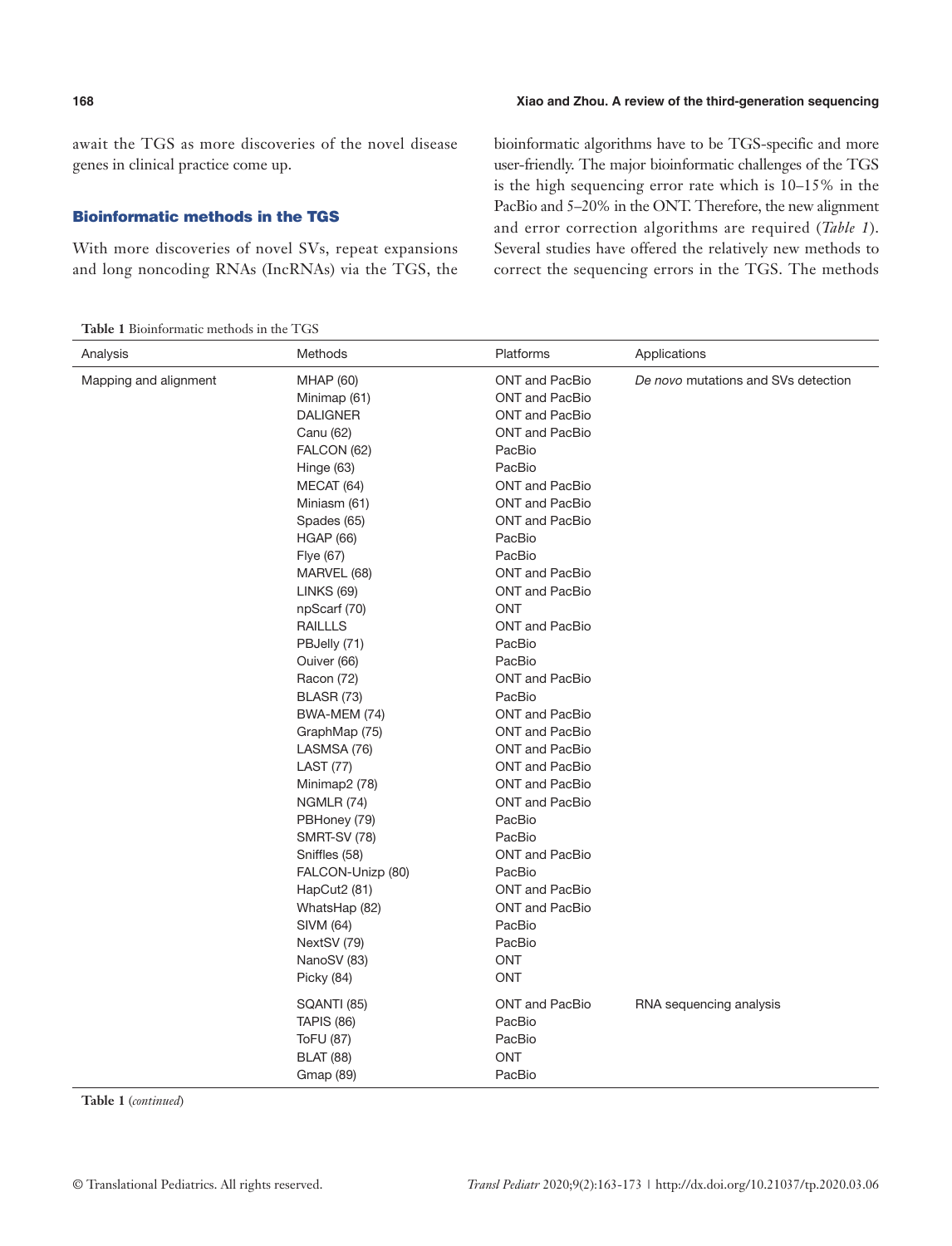**Table 1** (*continued*)

| Analysis         | <b>Methods</b>    | <b>Platforms</b> | Applications                        |
|------------------|-------------------|------------------|-------------------------------------|
|                  | BaseMods (11)     | PacBio           | Methylation analysis                |
|                  | Nanopolish (90)   | <b>ONT</b>       |                                     |
|                  | SignalAlign (91)  | <b>ONT</b>       |                                     |
| Error correction | Nanocorr (92)     | <b>ONT</b>       | De novo mutations and SVs detection |
|                  | MaSuRCA (93)      | PacBio           |                                     |
|                  | <b>PBcR (94)</b>  | PacBio           |                                     |
|                  | Spades (65)       | PacBio and ONT   |                                     |
|                  | FALCON-sense (80) | PacBio           |                                     |
|                  | Pbdagcon (66)     | PacBio           |                                     |

TGS, third generation sequencing; ONT, Oxford Nanopore Technologies; PacBio, Pacific Biosciences; SV, structural variants; SMRT, single-molecule real-time.

for alignment and phasing are LAST (77), BLASR (73), BWA-MEM (74), GraphMap (75), MECAT (64) and minimap2 (78), PBHoney (79), NGMLR (74), Sniffles (74), CORGi (83), SIVM (84), SMRT-SV (95), NextSV (96), NanoSV (97) and Picky (98) in de novo mutations and SVs detection. Regarding the RNA sequencing analysis, the available bioinformatic tools include SQANTI (85), TAPIS (86), ToFU (87), BLAT (88), Gmap (89). In terms of errors correction in sequencing analysis, there are a few available methods as well. Hybrid error correction methods including Nanocorr, MaSCA, PBcR or Spades utilize shortread data to correct the error. However, because of biases in short-read coverage and repetitive sequence, FALCONsense, HGAP, pbCR, Canu or MARVEL is more accurate as they are self-error correction methods (99). The other technique developed by Jana Ebler and colleagues combined the inference of haplotype and genotypes from noisy long reads (100). A similar software named as NanoSim is a fast and large-scale read simulator to call reads errors in MinION platforms (101). A TGS tool developed by Danze Chen's group is a bioinformatic suit to compare isoforms, identify alternative splicing pattern and IncRNA (102). Moreover, a time and resource effective strategy for completing short read assembles has been applied, which enable sufficient analysis date to be assembled with the shortest sequencing time (103).

The TGS comes with several limitations (14,43,44). First, the DNA library required fresh material or intact cells and the protocols for the handing of ultra-long high molecular weight DNA require improvements. Second, the TGS has the challenges with the higher sequencing error rate and systematic error. Third, the cost of the TGS still has been higher than that of the NGS (\$65–\$200 per Gb in the PacBio and \$22–\$90 per Gb in the ONT).

Additionally, because the database systems for interpreting complicated SVs are rare, thus the bioinformatic analysis are challenging.

Currently, the NGS is still our first choice of diagnosing the genetic diseases in clinical settings and the TGS can play a complementary role as a result of its limitations. However, with the maturation of the TGS approach, it will be widely used in researches and clinical practice. In the future, the picture of human genome will be more comprehensive as the more genomic data generated.

#### Acknowledgments

Thanks for Xinran Dong for the critical reading of the "Bioinformatic methods in the TGS" part of the manuscript.

*Funding:* None.

#### Footnote

*Conflicts of Interest:* All authors have completed the ICMJE uniform disclosure form (available at [http://dx.doi.](http://dx.doi.org/10.21037/tp.2020.03.06) [org/10.21037/tp.2020.03.06](http://dx.doi.org/10.21037/tp.2020.03.06)). The authors have no conflicts of interest to declare.

*Ethical Statement:* The authors are accountable for all aspects of the work in ensuring that questions related to the accuracy or integrity of any part of the work are appropriately investigated and resolved.

*Open Access Statement:* This is an Open Access article distributed in accordance with the Creative Commons Attribution-NonCommercial-NoDerivs 4.0 International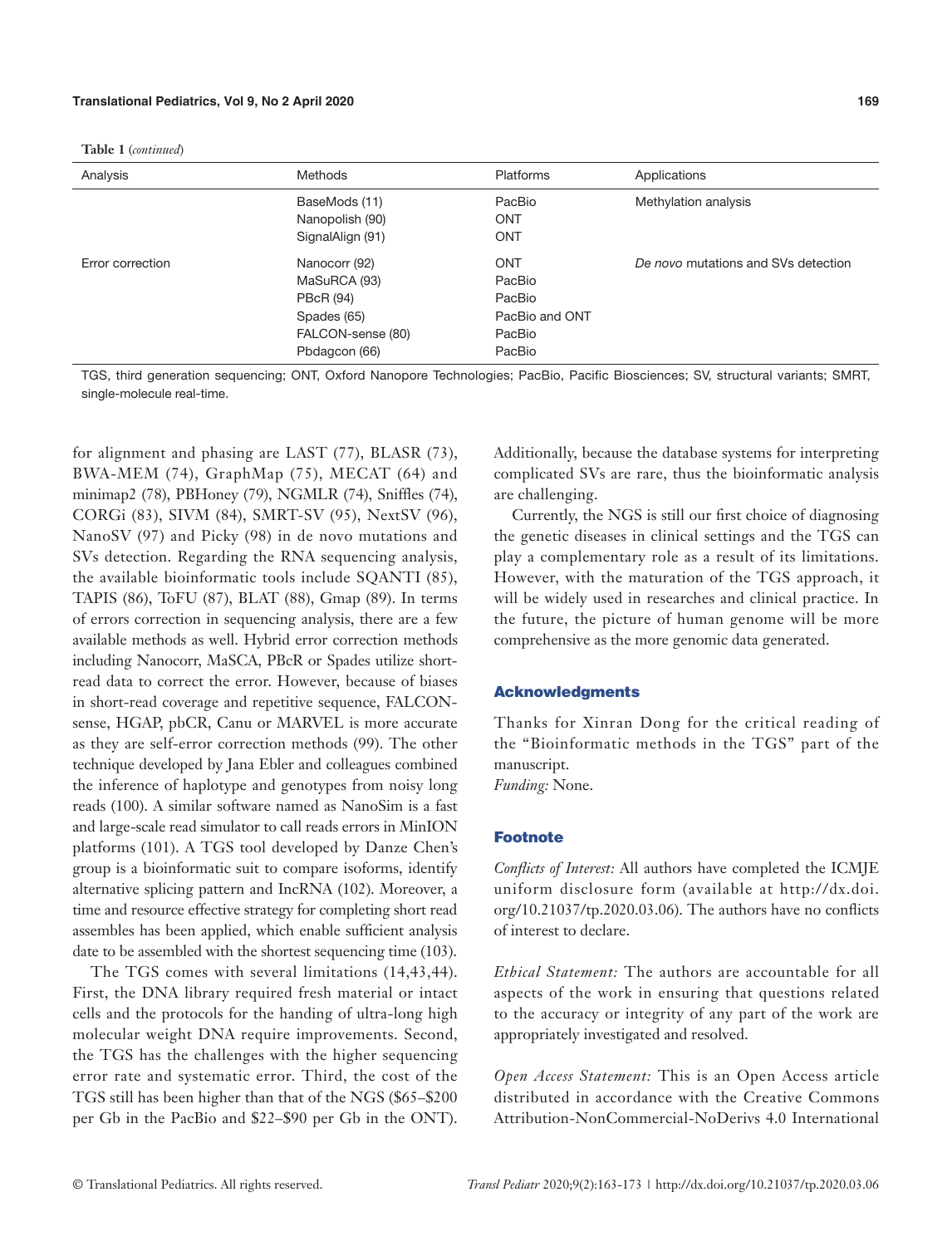#### **170 Xiao and Zhou. A review of the third-generation sequencing**

License (CC BY-NC-ND 4.0), which permits the noncommercial replication and distribution of the article with the strict proviso that no changes or edits are made and the original work is properly cited (including links to both the formal publication through the relevant DOI and the license). See: https://creativecommons.org/licenses/by-nc-nd/4.0/.

### **References**

- 1. Thorat C, Xu K, Freeman SN, et al. What the Orphan Drug Act Has Done Lately for Children With Rare Diseases: A 10-Year Analysis. Pediatrics 2012;129:516-21.
- 2. Danielsson K, Mun LJ, Lordemann A, et al. Nextgeneration sequencing applied to rare diseases genomics. Expert Rev Mol Diagn 2014;14:469-87.
- 3. Bacchelli C, Williams HJ. Opportunities and technical challenges in next-generation sequencing for diagnosis of rare pediatric diseases. Expert Rev Mol Diagn 2016;16:1073-82.
- 4. Need AC, Shashi V, Hitomi Y, et al. Clinical application of exome sequencing in undiagnosed genetic conditions. J Med Genet 2012;49:353-61.
- 5. Sobreira NL, Cirulli ET, Avramopoulos D, et al. Wholegenome sequencing of a single proband together with linkage analysis identifies a Mendelian disease gene. PLoS Genet 2010;6:e1000991.
- 6. Rabbani B, Tekin M, Mahdieh N. The promise of wholeexome sequencing in medical genetics. J Hum Genet 2014;59:5-15.
- 7. Ng SB, Bigham AW, Buckingham KJ, et al. Exome sequencing identifies MLL2 mutations as a cause of Kabuki syndrome. Nat Genet 2010;42:790-3.
- 8. Salzberg SL, Yorke JA. Beware of mis-assembled genomes. Bioinformatics 2005;21:4320-1.
- 9. Treangen TJ, Salzberg SL. Repetitive DNA and nextgeneration sequencing: computational challenges and solutions. Nat Rev Genet 2011;13:36-46.
- 10. van Dijk EL, Jaszczyszyn Y, Naquin D, et al. The Third Revolution in Sequencing Technology. Trends Genet 2018;34:666-81.
- 11. Flusberg BA, Webster DR, Lee JH, et al. Direct detection of DNA methylation during single-molecule, real-time sequencing. Nat Methods 2010;7:461-5.
- 12. Eid J, Fehr A, Gray J, et al. Real-Time DNA Sequencing from Single Polymerase Molecules. Science 2009;323:133-8.
- 13. Schatz MC. Nanopore sequencing meets epigenetics. Nat Methods 2017;14:347-8.
- 14. Midha MK, Wu M, Chiu KP. Long-read sequencing in deciphering human genetics to a greater depth. Hum Genet 2019;138:1201-15.
- 15. Kafetzopoulou LE, Pullan ST, Lemey P, et al. Metagenomic sequencing at the epicenter of the Nigeria 2018 Lassa fever outbreak. Science 2019;363:74-+.
- 16. Hoenen T, Groseth A, Rosenke K, et al. Nanopore Sequencing as a Rapidly Deployable Ebola Outbreak Tool. Emerging Infectious Diseases 2016;22:331-4.
- 17. Mantere T, Kersten S, Hoischen A. Long-Read Sequencing Emerging in Medical Genetics. Front Genet 2019;10:426.
- 18. Sebat J, Lakshmi B, Troge J, et al. Large-scale copy number polymorphism in the human genome. Science 2004;305:525-8.
- 19. Sudmant PH, Rausch T, Gardner EJ, et al. An integrated map of structural variation in 2,504 human genomes. Nature 2015;526:75-81.
- 20. Huddleston J, Chaisson MJP, Steinberg KM, et al. Discovery and genotyping of structural variation from long-read haploid genome sequence data. Genome Res 2017;27:677-85.
- 21. Chander V, Gibbs RA, Sedlazeck FJ. Evaluation of computational genotyping of structural variation for clinical diagnoses. Gigascience 2019;8:giz110.
- 22. Aneichyk T, Hendricks WT, Yadav R, et al. Dissecting the causal mechanism of X-linked dystonia-parkinsonism by integrating genome and transcriptome assembly. Cell 2018;172:897-909.e21.
- 23. Reiner J, Pisani L, Qiao WQ, et al. Cytogenomic identification and long-read single molecule real-time (SMRT) sequencing of a Bardet-Biedl Syndrome 9 (BBS9) deletion. NPJ Genom Med 2018;3:3.
- 24. Miao H, Zhou JP, Yang Q, et al. Long-read sequencing identified a causal structural variant in an exome-negative case and enabled preimplantation genetic diagnosis. Hereditas 2018;155:32.
- 25. Merker JD, Wenger AM, Sneddon T, et al. Long-read genome sequencing identifies causal structural variation in a Mendelian disease. Genet Med 2018;20:159-63.
- 26. Dutta UR, Rao SN, Pidugu VK, et al. Breakpoint mapping of a novel de novo translocation  $t(X;20)(q11.1;p13)$  by positional cloning and long read sequencing. Genomics 2019;111:1108-14.
- 27. Cretu Stancu M, van Roosmalen MJ, Renkens I, et al. Mapping and phasing of structural variation in patient genomes using nanopore sequencing. Nat Commun 2017;8:1326.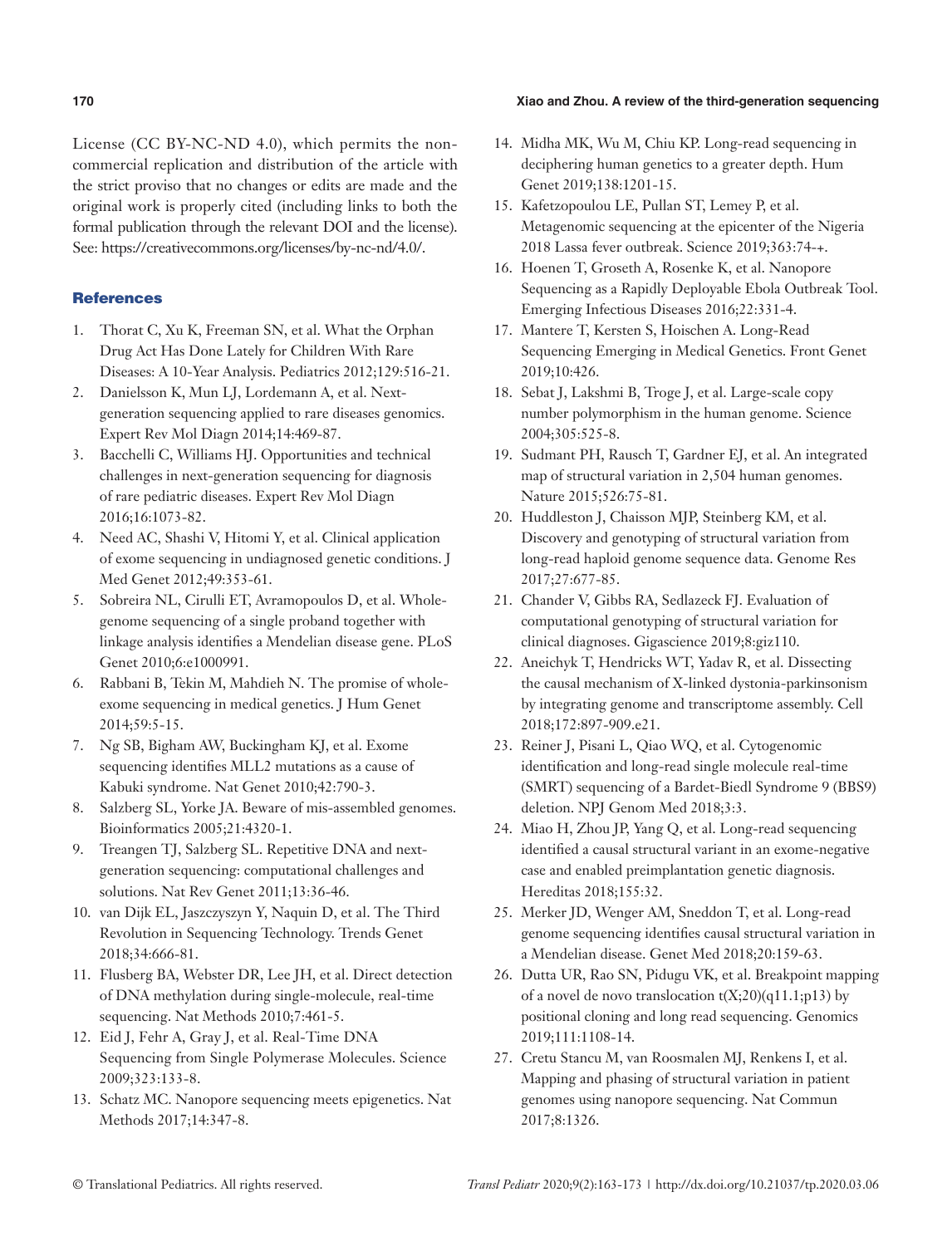#### **Translational Pediatrics, Vol 9, No 2 April 2020 171**

- 28. Cacace R, Heeman B, Van Mossevelde S, et al. Loss of DPP6 in neurodegenerative dementia: a genetic player in the dysfunction of neuronal excitability. Acta Neuropathol 2019;137:901-18.
- 29. Ebbert MTW, Farrugia SL, Sens JP, et al. Long-read sequencing across the C9orf72 'GGGGCC' repeat expansion: implications for clinical use and genetic discovery efforts in human disease. Mol Neurodegener 2018;13:46.
- 30. Schmidt MHM, Pearson CE. Disease-associated repeat instability and mismatch repair. DNA Repair 2016;38:117-26.
- 31. Mizuguchi T, Toyota T, Adachi H, et al. Detecting a long insertion variant in SAMD12 by SMRT sequencing: implications of long-read whole-genome sequencing for repeat expansion diseases. J Hum Genet 2019;64:191-7.
- 32. Mizuguchi T, Suzuki T, Abe C, et al. A 12-kb structural variation in progressive myoclonic epilepsy was newly identified by long-read whole-genome sequencing. J Hum Genet 2019;64:359-68.
- 33. Schüle B, McFarland KN, Lee K, et al. Parkinson's disease associated with pure ATXN10 repeat expansion. NPJ Parkinsons Dis 2017;3:27.
- 34. Ishiura H, Doi K, Mitsui J, et al. Expansions of intronic TTTCA and TTTTA repeats in benign adult familial myoclonic epilepsy. Nat Genet 2018;50:581-90.
- 35. Zeng S, Zhang MY, Wang XJ, et al. Long-read sequencing identified intronic repeat expansions in SAMD12 from Chinese pedigrees affected with familial cortical myoclonic tremor with epilepsy. J Med Genet 2019;56:265-70.
- 36. Höijer I, Tsai YC, Clark TA, et al. Detailed analysis of HTT repeat elements in human blood using targeted amplification-free long-read sequencing. Hum Mutat 2018;39:1262-72.
- 37. Dastidar S, Ardui S, Singh K, et al. Efficient CRISPR/ Cas9-mediated editing of trinucleotide repeat expansion in myotonic dystrophy patient-derived iPS and myogenic cells. Nucleic Acids Res 2018;46:8275-98.
- 38. Borràs DM, Vossen RHAM, Liem M, et al. Detecting PKD1 variants in polycystic kidney disease patients by single-molecule long-read sequencing. Hum Mutat 2017;38:870-9.
- 39. Wenzel A, Altmueller J, Ekici AB, et al. Single molecule real time sequencing in ADTKD-MUC1 allows complete assembly of the VNTR and exact positioning of causative mutations. Sci Rep 2018;8:4170.
- 40. Frans G, Meert W, Van der Werff Ten Bosch J, et al. Conventional and Single-Molecule Targeted Sequencing

Method for Specific Variant Detection in IKBKG while Bypassing the IKBKGP1 Pseudogene. J Mol Diagn 2018;20:195-202.

- 41. Gudmundsson S, Wilbe M, Ekvall S, et al. Revertant mosaicism repairs skin lesions in a patient with keratitisichthyosis-deafness syndrome by second-site mutations in connexin 26. Hum Mol Genet 2017;26:1070-7.
- 42. Baylin SB, Herman JG. DNA hypermethylation in tumorigenesis: epigenetics joins genetics. Trends Genet 2000;16:168-74.
- 43. Mohandas T, Sparkes RS, Shapiro LJ. Reactivation of an inactive human X chromosome: evidence for X inactivation by DNA methylation. Science 1981;211:393-6.
- 44. Álvarez-Errico D, Vento-Tormo R, Ballestar E. Genetic and Epigenetic Determinants in Autoinflammatory Diseases. Front Immunol 2017;8:318.
- 45. Hassan S, Sidransky E, Tayebi N. The role of epigenetics in lysosomal storage disorders: Uncharted territory. Mol Genet Metab 2017;122:10-8.
- 46. Taylor KH, Kramer RS, Davis JW, et al. Ultradeep bisulfite sequencing analysis of DNA methylation patterns in multiple gene promoters by 454 sequencing. Cancer Res 2007;67:8511-8.
- 47. Tost J, Gut IG. DNA methylation analysis by pyrosequencing. Nat Protoc 2007;2:2265-75.
- 48. Yang Y, Sebra R, Pullman BS, et al. Quantitative and multiplexed DNA methylation analysis using long-read single-molecule real-time bisulfite sequencing (SMRT-BS). BMC Genomics 2015;16:350.
- 49. Steijger T, Abril JF, Engstrom PG, et al. Assessment of transcript reconstruction methods for RNA-seq. Nat Methods 2013;10:1177-84.
- 50. De Roeck A, Van den Bossche T, van der Zee J, et al. Deleterious ABCA7 mutations and transcript rescue mechanisms in early onset Alzheimer's disease. Acta Neuropathologica 2017;134:475-87.
- 51. Cummings BB, Marshall JL, Tukiainen T, et al. Cummings BB, Marshall JL, Tukiainen T, et al. Improving genetic diagnosis in Mendelian disease with transcriptome sequencing. Sci Transl Med 2017;9:eaal5209.
- 52. Hestand MS, Ameur A. The Versatility of SMRT Sequencing. Genes (Basel) 2019;10:24.
- 53. Mimori T, Yasuda J, Kuroki Y, et al. Construction of fulllength Japanese reference panel of class I HLA genes with single-molecule, real-time sequencing. Pharmacogenomics J 2019;19:136-46.
- 54. Hendel A, Kildebeck EJ, Fine EJ, et al. Quantifying Genome-Editing Outcomes at Endogenous Loci with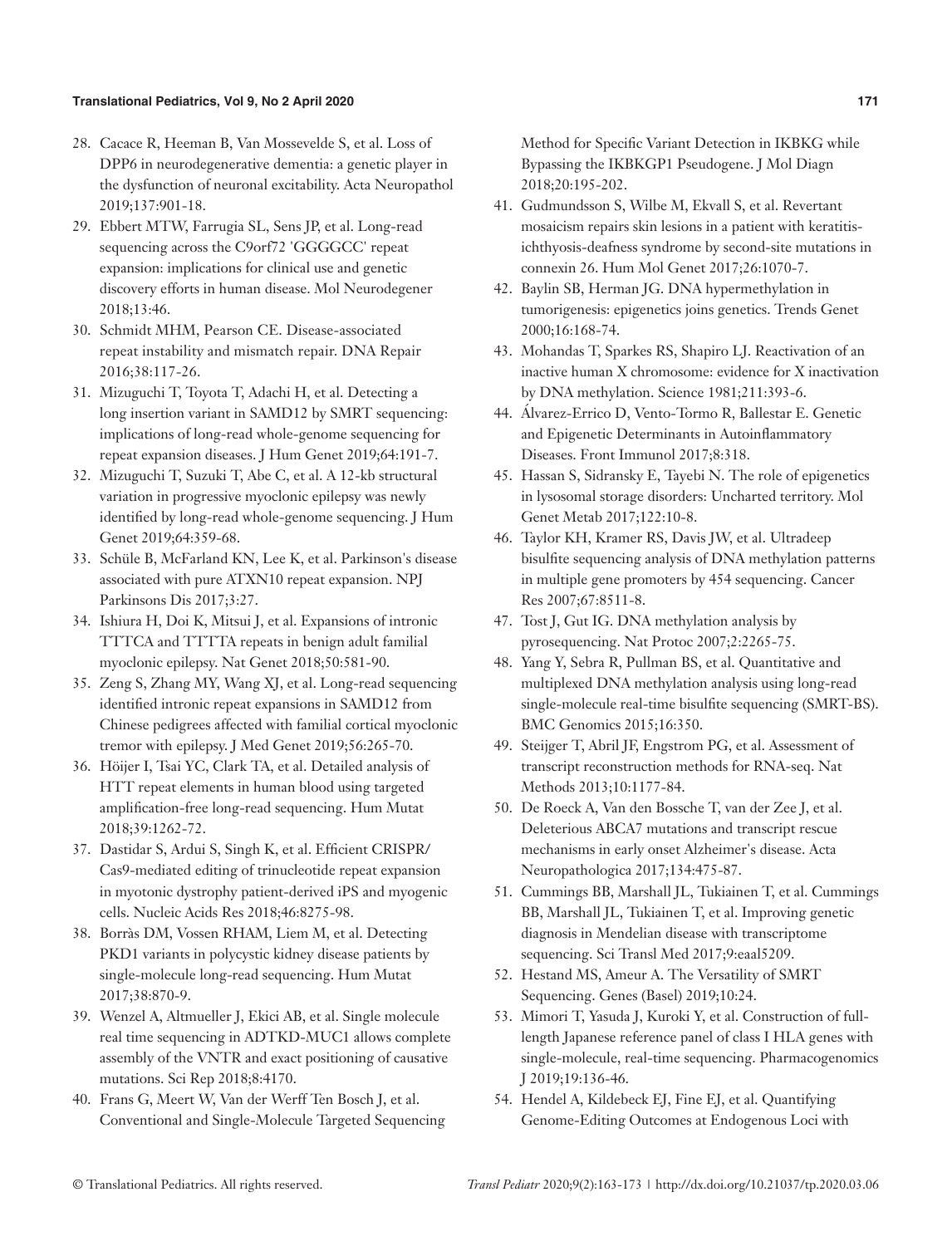#### **172 Xiao and Zhou. A review of the third-generation sequencing**

SMRT Sequencing. Cell Rep 2014;7:293-305.

- 55. Wilbe M, Gudmundsson S, Johansson J, et al. A novel approach using long-read sequencing and ddPCR to investigate gonadal mosaicism and estimate recurrence risk in two families with developmental disorders. European Journal of Human Genetics 2019;27:849-50.
- 56. Miao H, Zhou J, Yang Q, et al. Long-read sequencing identified a causal structural variant in an exome-negative case and enabled preimplantation genetic diagnosis. Hereditas 2018;155:32.
- 57. Ardui S, Race V, de Ravel T, et al. Detecting AGG Interruptions in Females With a FMR1 Premutation by Long-Read Single-Molecule Sequencing: A 1 Year Clinical Experience. Front Genet 2018;9:150.
- 58. Danielsson K, Mun LJ, Lordemann A, et al. Nextgeneration sequencing applied to rare diseases genomics. Expert Rev Mol Diagn 2014;14:469-87.
- 59. Green RC, Berg JS, Grody WW, et al. ACMG recommendations for reporting of incidental findings in clinical exome and genome sequencing. Genet Med 2013;15:565-74.
- 60. Berlin K, Koren S, Chin CS, et al. Assembling large genomes with single-molecule sequencing and localitysensitive hashing. Nat Biotechnol 2015;33:623-30.
- 61. Li H. Minimap and miniasm: fast mapping and de novo assembly for noisy long sequences. Bioinformatics 2016;32:2103-10.
- 62. Koren S, Walenz BP, Berlin K, et al. Canu: scalable and accurate long-read assembly via adaptive k-mer weighting and repeat separation. Genome Res 2017;27:722-36.
- 63. Kamath GM, Shomorony I, Xia F, et al. HINGE: longread assembly achieves optimal repeat resolution. Genome Res 2017;27:747-56.
- 64. Xiao CL, Chen Y, Xie SQ, et al. MECAT: fast mapping, error correction, and de novo assembly for single-molecule sequencing reads. Nat Methods 2017;14:1072-4.
- 65. Bankevich A, Nurk S, Antipov D, et al. SPAdes: a new genome assembly algorithm and its applications to singlecell sequencing. J Comput Biol 2012;19:455-77.
- 66. Chin CS, Alexander DH, Marks P, et al. Nonhybrid, finished microbial genome assemblies from long-read SMRT sequencing data. Nat Methods 2013;10:563-9.
- 67. Lin Y, Yuan J, Kolmogorov M, et al. Assembly of long error-prone reads using de Bruijn graphs. Proc Natl Acad Sci U S A 2016;113:E8396-405.
- 68. Nowoshilow S, Schloissnig S, Fei JF, et al. The axolotl genome and the evolution of key tissue formation regulators. Nature 2018;554:50-5.
- 69. Warren RL, Yang C, Vandervalk BP, et al. LINKS: Scalable, alignment-free scaffolding of draft genomes with long reads. Gigascience 2015;4:35.
- 70. Cao MD, Nguyen SH, Ganesamoorthy D, et al. Scaffolding and completing genome assemblies in real-time with nanopore sequencing. Nat Commun 2017;8:14515.
- 71. English AC, Richards S, Han Y, et al. Mind the gap: upgrading genomes with Pacific Biosciences RS long-read sequencing technology. PLoS One 2012;7:e47768.
- 72. Vaser R, Sovic I, Nagarajan N, et al. Fast and accurate de novo genome assembly from long uncorrected reads. Genome Res 2017;27:737-46.
- 73. Chaisson MJ, Tesler G. Mapping single molecule sequencing reads using basic local alignment with successive refinement (BLASR): application and theory. BMC Bioinformatics 2012;13:238.
- 74. Sedlazeck FJ, Rescheneder P, Smolka M, et al. Accurate detection of complex structural variations using singlemolecule sequencing. Nat Methods 2018;15:461-8.
- 75. Sović I, Sikic M, Wilm A, et al. Fast and sensitive mapping of nanopore sequencing reads with GraphMap. Nat Commun 2016;7:11307.
- 76. Liu B, Gao Y, Wang Y. LAMSA: fast split read alignment with long approximate matches. Bioinformatics 2017;33:192-201.
- 77. Kiełbasa SM, Wan R, Sato K, et al. Adaptive seeds tame genomic sequence comparison. Genome Res 2011;21:487-93.
- 78. Li H. Minimap2: pairwise alignment for nucleotide sequences. Bioinformatics 2018;34:3094-100.
- 79. English AC, Salerno WJ, Reid JG. PBHoney: identifying genomic variants via long-read discordance and interrupted mapping. BMC Bioinformatics 2014;15:180.
- 80. Chin CS, Peluso P, Sedlazeck FJ, et al. Phased diploid genome assembly with single-molecule real-time sequencing. Nat Methods 2016;13:1050-4.
- 81. Edge P, Bafna V, Bansal V. HapCUT2: robust and accurate haplotype assembly for diverse sequencing technologies. Genome Res 2017;27:801-12.
- 82. Patterson M, Marschall T, Pisanti N, et al. WhatsHap: Weighted Haplotype Assembly for Future-Generation Sequencing Reads. J Comput Biol 2015;22:498-509.
- 83. Stephens Z, Wang C, Iyer RK, et al. Detection and visualization of complex structural variants from long reads. BMC Bioinformatics 2018;19:508.
- 84. Heller D, Vingron M. SVIM: structural variant identification using mapped long reads. Bioinformatics